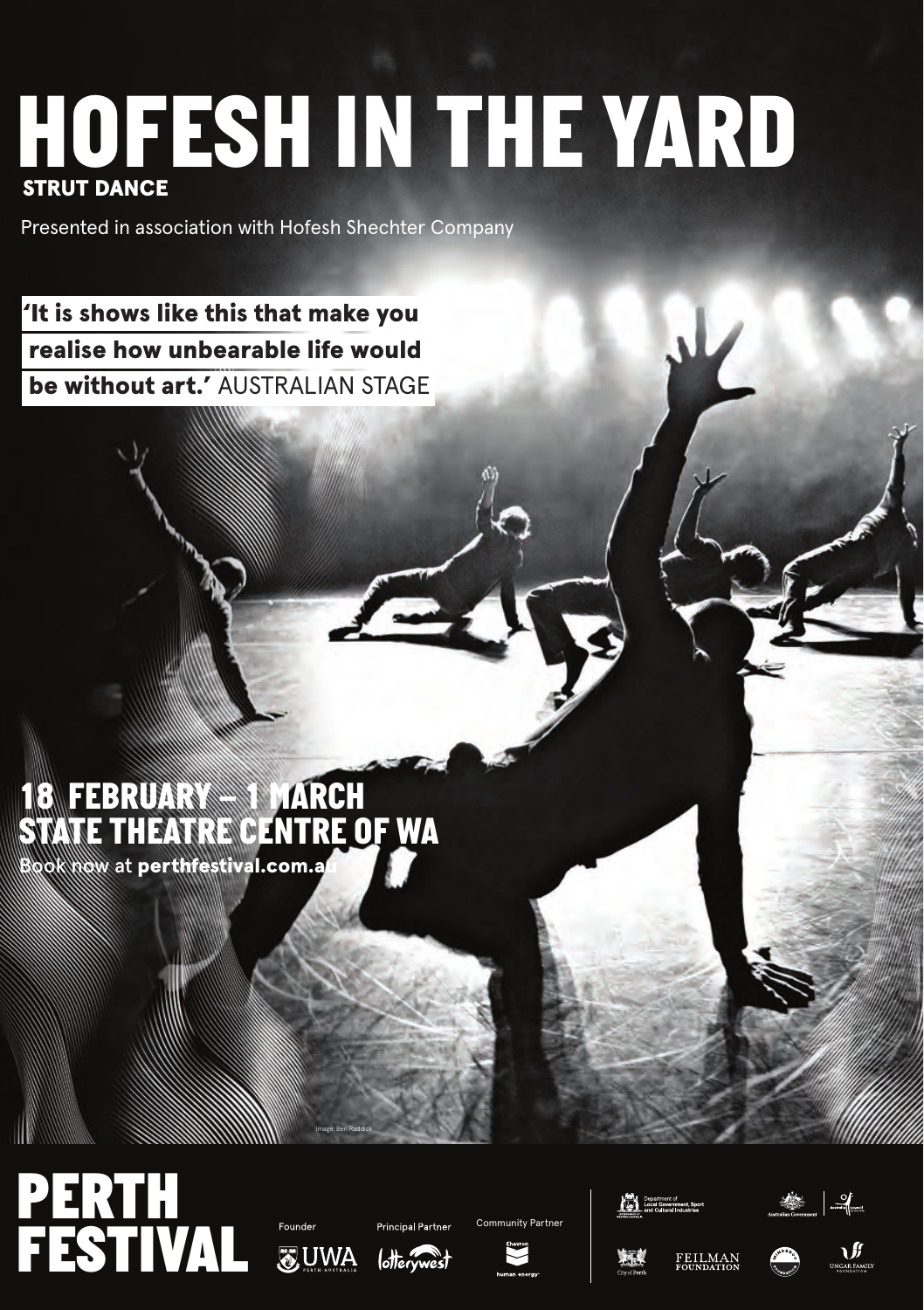

#### A Perth Festival Commission

## *HOFESH IN THE YARD*

#### Presented by STRUT DANCE

**In association with Hofesh Shechter Company**

*Date: 18 February – 1 March Time: 9pm (Sun 8pm) Venue: State Theatre Centre of WA*  *Uprising*

*Pause: 10 min* 

*Q&A: 21 February 7:45pm*

*tHE bAD*

The bar will remain open before, during and after the performance

#### **Warning:**

The performance is recommended for people 14+ and there are warnings for loud noise, haze and explicit lyrics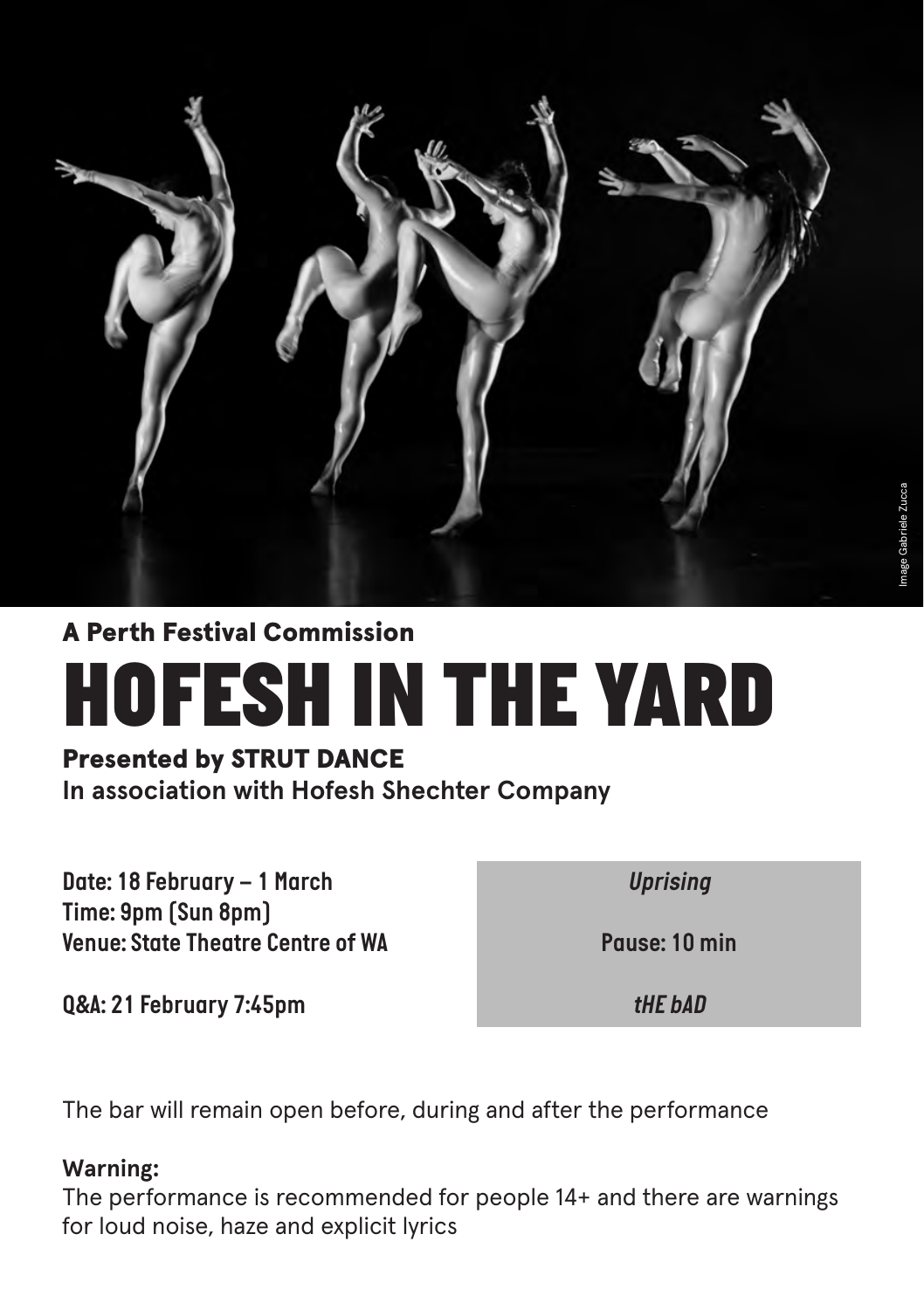# *CREDITS*

**Choreographer / Artistic Director** Hofesh Shechter

**Associate Artistic Director** Bruno Guillore

**Rehearsal Director** Sam Coren

**Composer / Sound Design** Hofesh Shechter

**Cast** Alex Abbot, Celina Hage, Dean-Ryan Lincoln, Gabriella Mersi, Georgia van Gils, Mitchell Aldridge, Mitch Harvey, Nikki Tarling, Rhiana Katz, Robert Tinning, Russell Thorpe, Scott Galbraith

**Executive Producer** STRUT Dance

**Production / Stage Manager** Tracey Shaw

**Technical Manager** Brock Preston

**Original Costumes** Hofesh Shechter Company

**Costume Coordinator** Nicole Marrington

**Technical Hire** Elite Audio Visual Productions

**Publicity** Alison Welburn / Limelight Consulting

**Social Media** Ashley Wilson (secondment)

**Special Thanks** Robyn Collard, Chris Ungar, Iain Grandage and Perth Festival, Colette Hansford and the Hofesh Shechter Company, Jan and Alan Stewart, Alice Jorgensen and the crew from the State Theatre Centre of WA, Bo-Jia Huang, Sarah Wilson and Sophia van Gent

**Hofesh in the Yard is proudly supported by**









**UNGAR FAMILY** 





CITY of PERTH

#### *STRUT Dance*

**Director** Paul Selwyn Norton

**General Manager** Alica Byfield

**Administration** Amy Wiseman

**Finance** Natalie Johnson

#### **Board of Directors**

Jon Smeulders (Chair) June Moorhouse (Deputy Chair) **Members** Emma Fishwick Franklin Gaffney Laura Boynes Louis Mostert Mel Tan Michael Murphy Ricky Arnold Sarah Chaffey

## RUTAO E 3 N

**The National Choreographic Centre** of Western Australia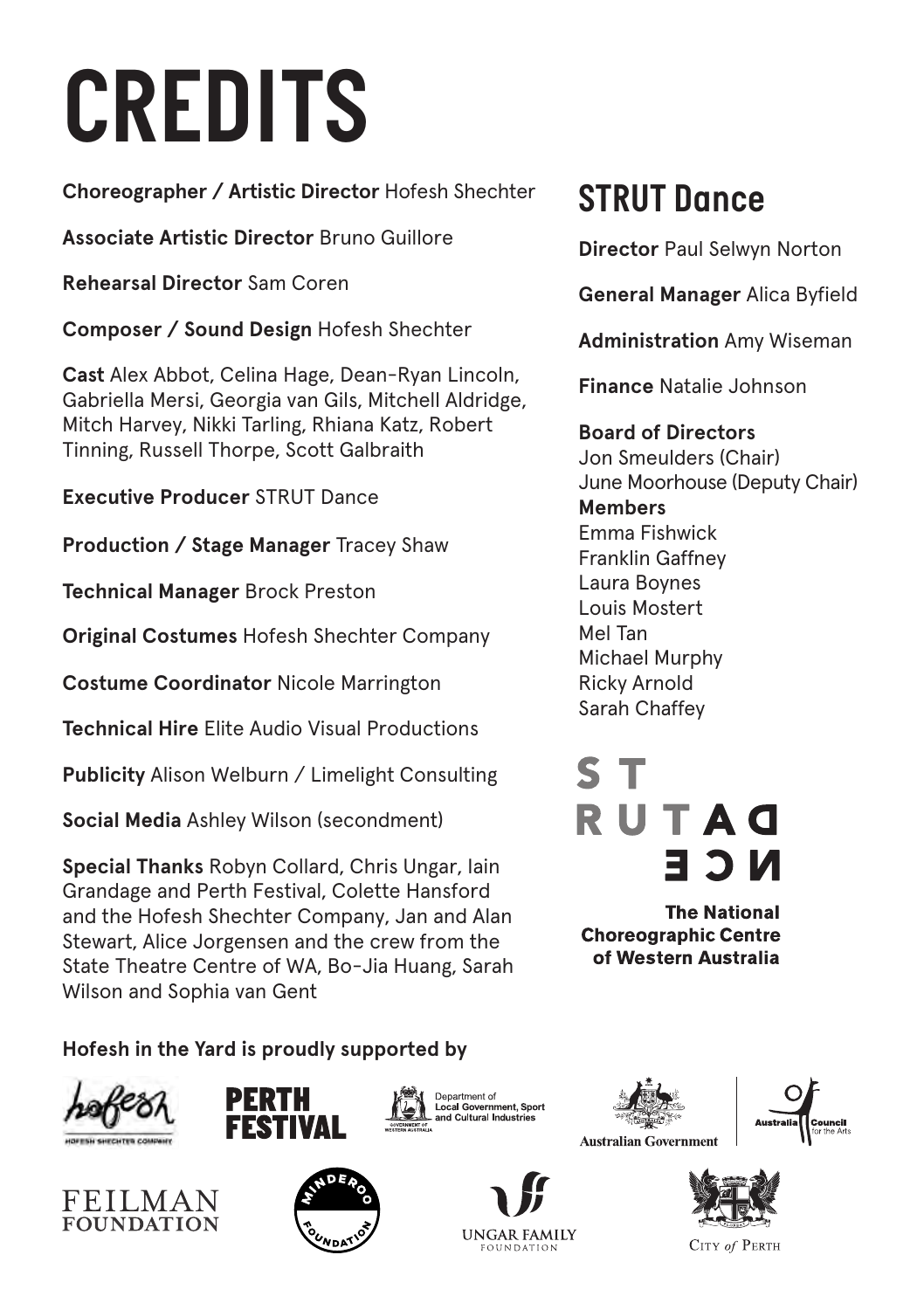## *A Note from STRUT Dance Director Paul Selwyn Norton*

At present, there are very few contemporary dance organisations in Australia that can support a full-time ensemble and enable choreographers to develop their craft. As a result, we are a nation of agile, independent artists hunting and gathering opportunities Australia and worldwide.

STRUT Dance is all about opportunity – the opportunity for artists to engage with national and international leaders so that they can develop, articulate and ultimately platform their own choreographic voices. This is a unique model of opportunity in Australia, and I am not shy to say that what STRUT Dance offers is indeed a unique model internationally.

We partner with choreographers such as Ohad Naharin, William Forsythe, Crystal Pite, Punchdrunk's Maxine Doyle, Sidi Larbi Cherkaoui, Stephanie Lake and Antony Hamilton - some of the most pertinent and visionary practitioners in the field of contemporary dance the world over. Through their generous and ongoing investment, STRUT Dance aims to develop a more vibrant Western Australian arts sector, build community here in Perth and foster aspiration, innovation and engagement for all our artists and audiences.

With the majority of our cast of *Hofesh in the Yard* having trained at the West Australian Academy of Performing Arts, I am very proud to put my hand on my heart, when I say that STRUT Dance's capacity to continually attract and retain that talent in WA is really the best evidence of our success. I personally thank our investors, stakeholders, sponsors and donors and most importantly our artists in enabling us to continually shape and platform this success.

Another one of those international leaders who has been working with STRUT Dance since 2017 is Hofesh Shechter. Hofesh Shechter is really the rock and roll god of contemporary performance. Originally from Israel, he took the U.K. by storm with his seminal work for men *Uprising* and to this day he continues to conquer international stages with his unique mix of mosh-pit furore and fierce contemporary dance.

STRUT Dance is extraordinarily excited to be presenting the show that kick-started this phenomenon, *Uprising* followed by a new poetic iteration of *tHE bAD*, all re-created on the very best of our home-grown talent, remembering that this is the very first time Shechter's work will have been presented outside of his own company in Australia.

I ask you to celebrate this milestone moment with us by raising a glass to WA and the beautiful artists that you will soon see before you.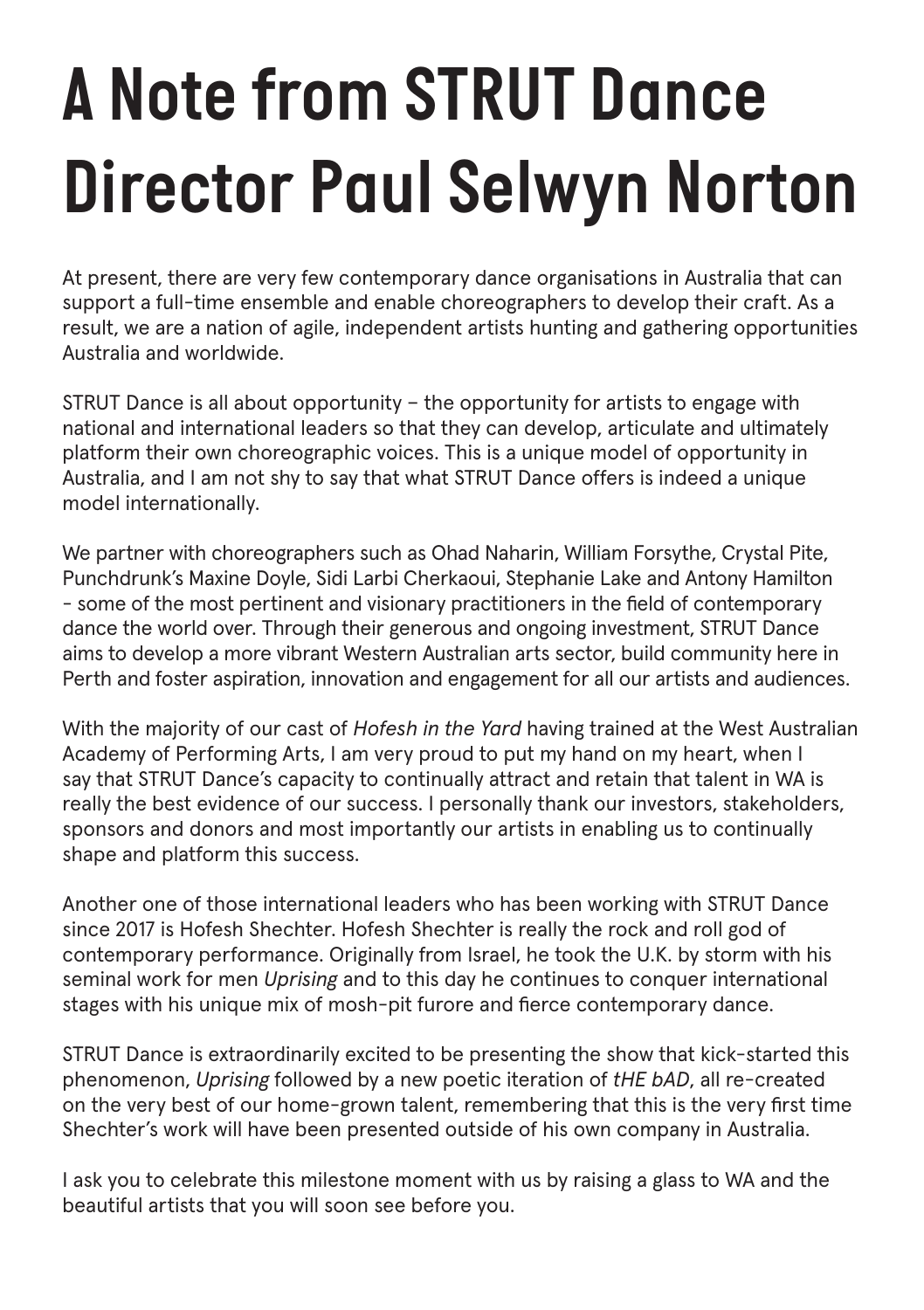# *BIOGRAPHIES*

#### *Hofesh Shechter / Artistic Director*



Choreographer Hofesh Shechter OBE is recognised as one of the most exciting artists making stage work today, renowned for composing atmospheric musical scores to compliment the unique physicality of his movement.

Hofesh Shechter's repertoire for the company includes *Uprising*, *In your rooms*, *The Art of Not Looking Back*, *Political Mother*, *Political Mother: The Choreographer's Cut*, *Sun*, *barbarians*, *Grand Finale* and *SHOW* with his apprentice company, Shechter II.

Shechter has also staged and choreographed works on leading international dance companies including the Alvin Ailey American Dance Theater, Batsheva Ensemble, Candoco Dance Company, Cedar Lake Contemporary Ballet, Nederlands Dans Theater 1, Paris Opera Ballet, Royal Ballet and Royal Ballet Flanders, as well as for theatre, television and opera.

He is an Associate Artist at Sadler's Wells. In 2018 Hofesh Shechter was awarded an honorary OBE for Services to Dance and the company's first dance film, *Hofesh Shechter's Clowns*, was broadcast by the BBC in September to great acclaim.

#### *Bruno Guillore / Associate Artistic Director*



As a founding member of the Hofesh Shechter Company, Bruno has been involved in all of Hofesh's creations, since the early works of *Uprising* and *In Your Rooms* to his most recent piece *Grand Finale*. He has performed in *Uprising*, *In your rooms*, *Political Mother*, *Political Mother: The Choreographer's Cut*, *Survivor*, *Sun* and *barbarians*. Bruno restages Hofesh's work on companies all over the world.

#### *Sam Coren / Rehearsal Director*



Based in London, Sam is a multi-award winning performer, movement director and choreographer. Graduating with both BA and MA degrees from London Contemporary Dance School, Sam went on to perform with Jasmin Vardimon, Clod Ensemble and then spent five years as a senior member of Hofesh Shechter Company. His portfolio of screen work includes the Chemical Brothers, FKA Twigs and Jon Hopkins, where he won best actor award for the short film *Curing Albrecht* and appeared in the feature film *The Beasts in the Jungle* and Uber's first ever ad campaign - *Effortless Night*. Sam's recent choreographic commissions include Spain, Canada, London and New Zealand.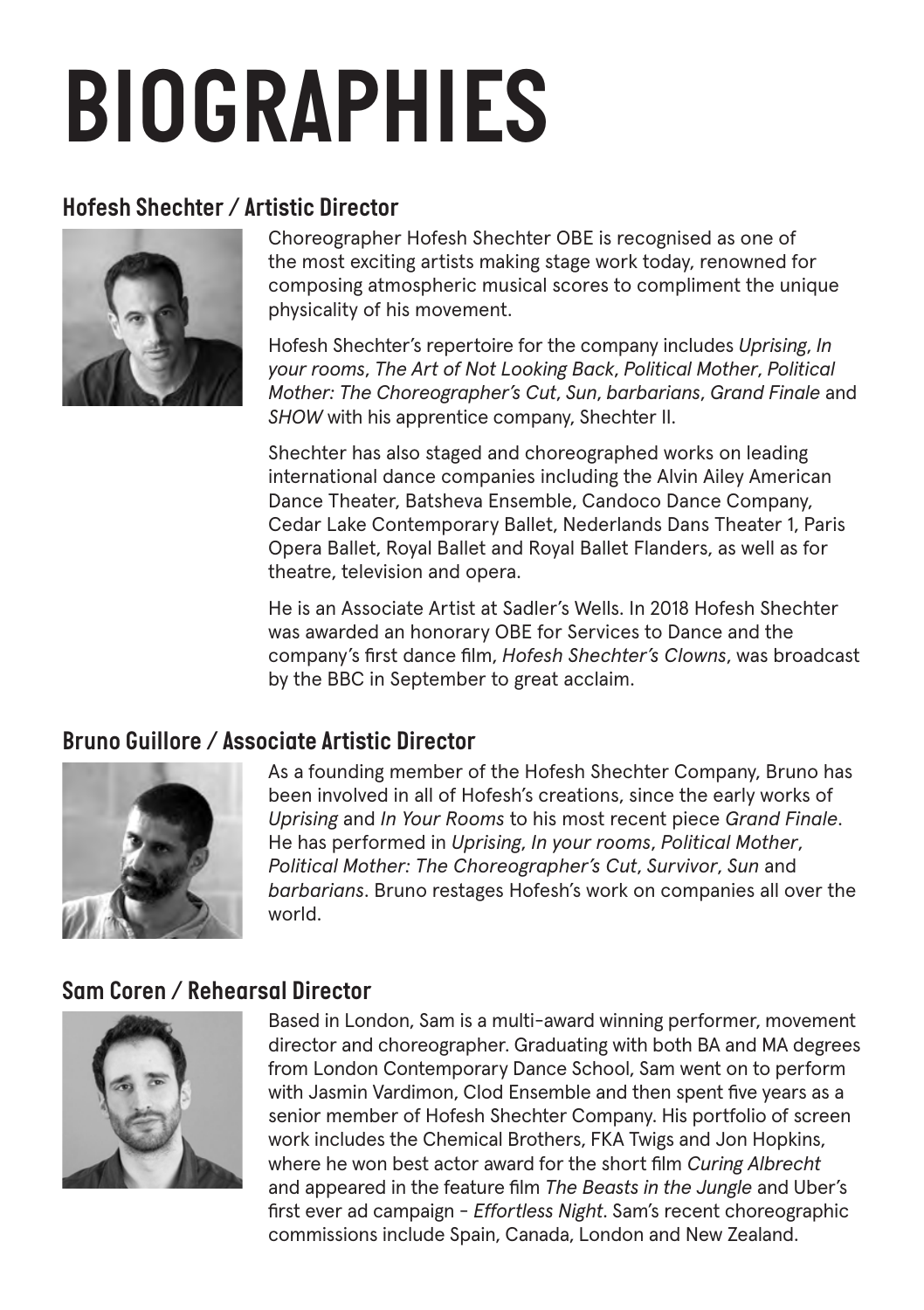# *Dance Artists*

#### *Alex Abbot*



Alexander Abbot originates from Canberra and comes from a hip hop and breakdance background. In 2012 Alexander made the transition to contemporary dance with QL2 and trained under the supervision of Ruth Osbourne as Artistic Director. In 2015, Alexander moved to Perth to study dance at the Western Australian Academy of Performing Arts. Since graduating Alexander has worked with Brooke Leeder on *Structural Dependency* (2018) and *RADAR* (2019). Alexander wishes hot cross buns were available all year round.

#### *Celina Hage*



Part Australian, part Norwegian, Celina was born and raised in the Barossa Valley, South Australia, graduating from WAAPA in 2017. During her subsequent time at Salzburg Experimental Academy of Dance she worked with a portfolio of professional choreographers and performers renowned across the globe, performing works both at SEAD and internationally. Celina has also performed in WA artist Brooke Leeder's original development of *Structural Dependency*, and has seconded with Sydney Dance Company and Lucy Guerin Inc.

#### *Dean-Ryan Lincoln*



Dean is a WAAPA Graduate with a BA and (Honours) through LINK Dance Company. He was a soloist in the remount of Rafael Bonachela's *The Land of Yes and The Land of No* originally performed by Sydney Dance Company and performed in Ohad Naharin's *Decadance* presented by STRUT Dance as part of the Move*Me* Festival. Dean received scholarships to The Mediterranean Dance Festival in Italy three years in a row and his solo choreography has been performed nationally and internationally.

#### *Gabriella Mersi*



Gabriella is from Wellington, New Zealand and completed her dance qualification at UNITEC in 2014. Since then she has split her time between Australia and New Zealand, including choreographing and performing the work *Lost Property* in Wellington Fringe Festival 2019, working with Borderline Arts Ensemble and Well Fare State. Seeing Hofesh Shechter's work *Grand Finale* in Auckland ignited a curiosity and drive to explore his movement style and to participate in both of STRUT's Shechter programs. Gabriella is thrilled to have the opportunity to perform *tHE bAD* in Perth Festival 2020.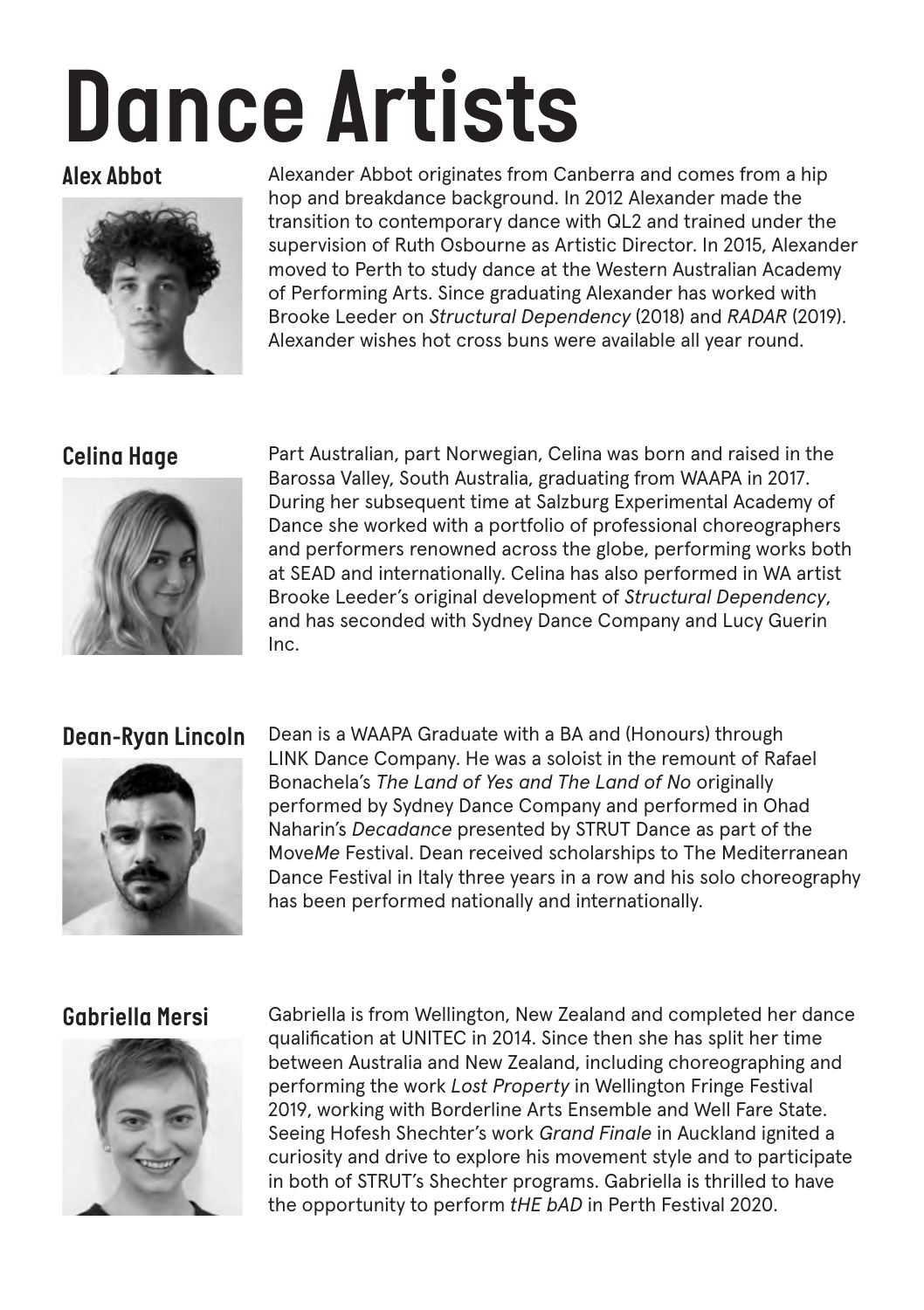#### *Georgia van Gils*



Georgia Van Gils hails from the Northern Beaches in Sydney. Graduating from New Zealand School of Dance in 2017, she performed in works by Amber Haines, Hofesh Shechter, Michael Parmenter, Emma Murray and Iratxe Ansa. Georgia has worked with Legs on the Wall, Kristina Chan, Sarah Foster, Sam Coren, Catapult Dance Company and House of Sand. In 2018, she worked with Malia Johnson for *Rushes*, for the New Zealand International Arts Festival. In 2019 Georgia performed in Sita Ostheimer's *Îakarè* in Berlin and most recently Stephanie Lake's *Colossus* for Sydney Festival 2020.

#### *Mitch Harvey*



Mitch graduated from WAAPA in 2013. Upon graduating he worked with Leigh Warren and Dancers before becoming a founding member of Co3 Australia, collaborating with Sydney Dance Company and the West Australian Ballet. He most recently performed in *Token Armies* for Chunky Move. Mitch has undertaken residences at Lake Studios Berlin, Fremantle Arts Centre and Mandurah Performing Arts Centre to develop new works. His new work *Lies Within* premieres this April at the Fremantle International Street Arts Festival.

#### *Mitchell Aldridge*



Born in Darwin, Mitchell was a relative latecomer to the dance world with his first contact with contemporary dance in high school. He then proceeded to work with local companies including SLIDE Youth Dance Theatre and Tracks Dance Company before moving to Perth to further his training at the Western Australian Academy of Performing Arts (WAAPA). Following graduation, Mitchell continues to live and work in Perth as an independent dancer, composer and photographer.

#### *Nikki Tarling*



Growing up in Perth, Nikki studied dance at the West Australian Academy of Performing Arts. Upon graduation in 2016 with her Bachelor in Performing Arts, Nikki moved to Launceston to begin her first professional contract with Tasdance. Nikki was nominated as "Dancer to watch" in a Dance Australia publication in 2017 and 2018. A listing of these performance works includes *Alone* choreographed by Jack Riley, *Colossus* by Stephanie Lake Company and *Duplex* by Jack Riley which was presented at the Academia di Belle Art Florence as part of "First Commissions".